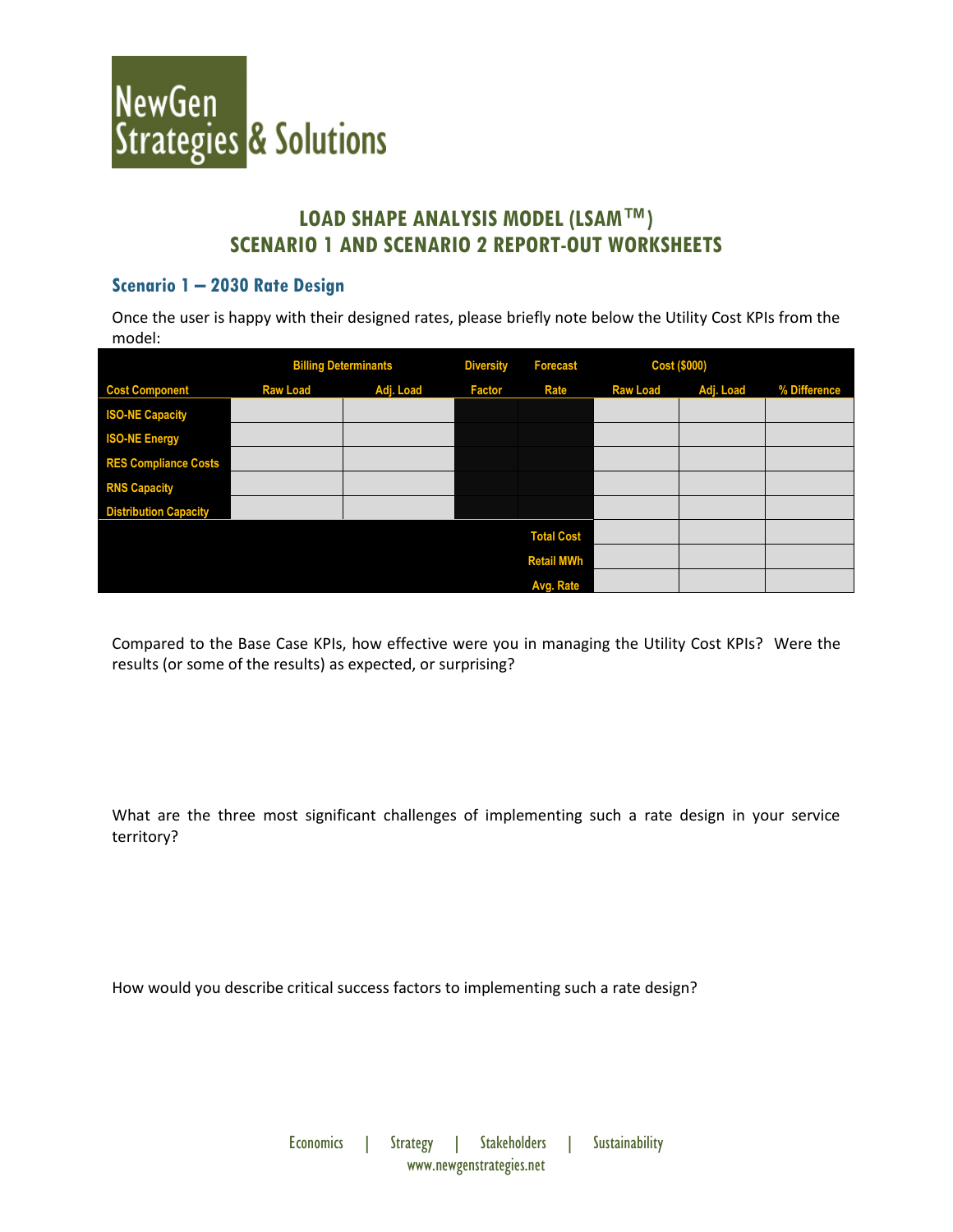# **LOAD SHAPE ANALYSIS MODEL (LSAM™) SCENARIO 1 AND SCENARIO 2 REPORT-OUT WORKSHEETS**

### **Scenario 1a – Impacts of Solar Net Metering Policy Change**



**Example Load Comparison – Updated NM Policy**

What was the impact of the policy change?

Was there a substantial change in load shapes?

How do the updated Utility Cost KPIs compare to those calculated above after the TOU rate design?